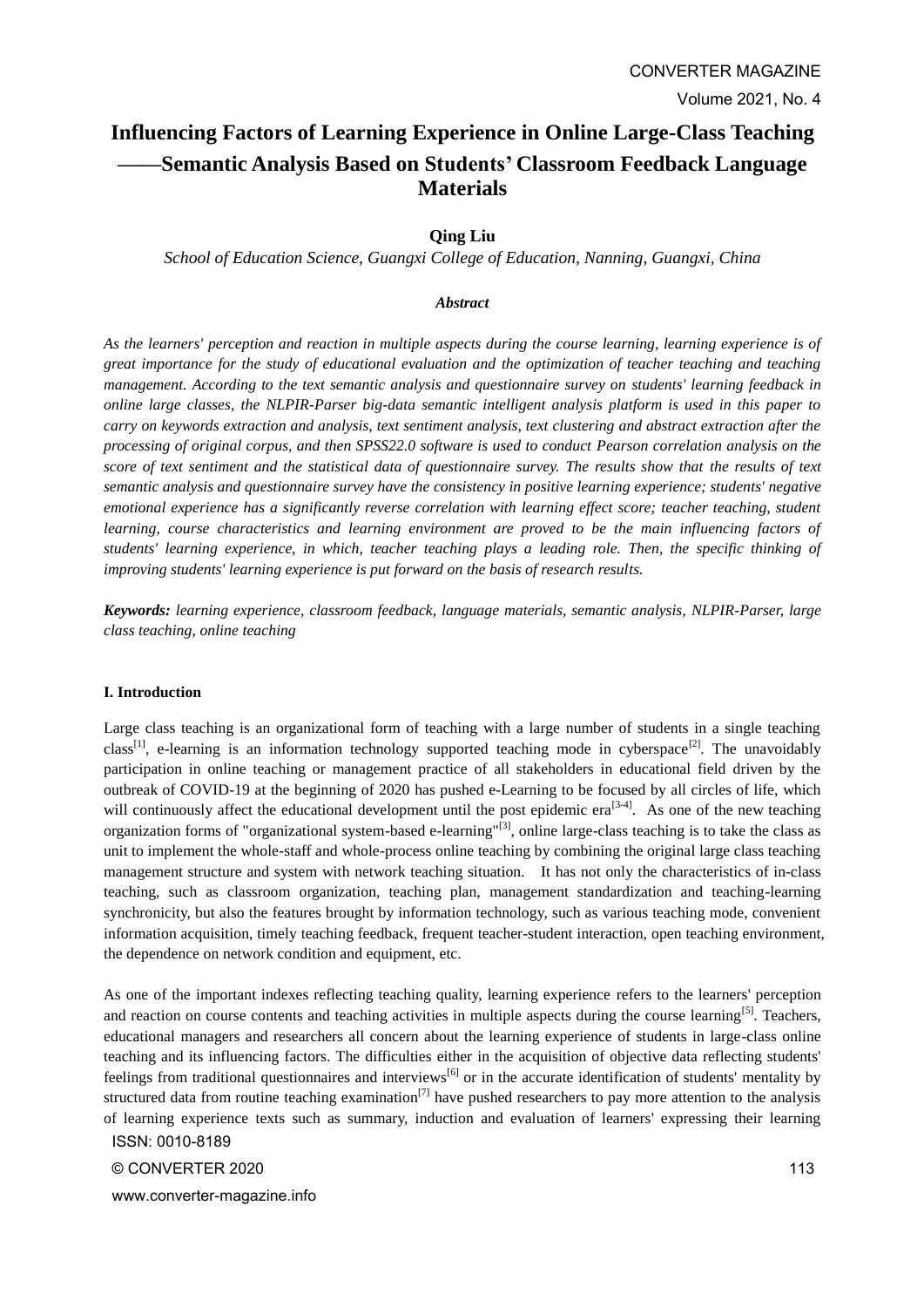### Volume 2021, No. 4

feelings<sup>[5]</sup>. Therefore, in this paper, semantic analysis is conducted on students' learning feedback texts from online large-class teaching as the original corpus, so as to deeply explore the characteristics of students' learning experience and its main influencing factors, and puts forward measures to improve students' learning experience, in the hope of providing reference for the research and practice of class system-based online and offline teaching and management.

### **II. Research Status**

After the cross-database searching in CNKI database (April 2021) with "learning experience" as the theme, "text analysis" or "semantic analysis" and "sentiment analysis" as the article abstract, at most 21 Chinese documents are obtained, in which only 3 documents issued after 2020 have high correlation. Jia Wenjun (2020) et al. believe that with the significant impact of external hardware devices, school support services, platform operation, teaching conditions, students' learning status, schoolwork tasks, online learning willingness, etc. on college students' online learning experience, the research on learning experience will be an important field in the future education<sup>[8]</sup>; Li Hui (2021) believes that sentiment plays a key role in the non intelligence factors influencing learners' psychology and behavior  $\begin{bmatrix} 5 \end{bmatrix}$ , whose data are mainly from texts; Xu Lai (2021) et al. believe that network technology and environment, learning resources, teaching interaction, students' learning adaptability, teachers' curriculum management can mainly reflect students' negative experience, in which network technology and environment are the most prominent, while teachers' teaching methods and efforts are the main sources of positive experience<sup>[9]</sup>.

The abundant research achievements of domestic and foreign scholars in the field of text analysis technology and application, sentiment analysis on teaching evaluation text, etc. have provided theoretical and technical supports for the research of learning experience based on text semantic analysis. Ekman's (1993) theory that the six basic emotions of people are happiness, anger, sadness, fear, disgust and surprise has been the important theoretical basis for text semantic analysis<sup>[10]</sup>; based on which, the addition of the "like" category into the "Chinese sentiment-vocabulary ontology database" of Dalian University of Technology has made positive sentiment divided more specifically <sup>[5]</sup>; Huang Xiaobin and Zhao Chao (2009) believe that the main technologies of text mining include: feature extraction, text classification, text clustering, association analysis, text summary and trend prediction<sup>[11]</sup>; Wei Wei (2011) et al. believe that with the ability of text semantic analysis to detect and mine the opinions, preferences, emotions, etc. contained in subjective texts, the judgement on sentimental polarity of words should be combined with the specific context and field as well as the choice of appropriate granularity  $[12]$ ; Xi Xuefeng and Zhou Guodong (2016) believe that human natural language is characterized by recursiveness, with its processing having good preliminary application effect in part-of-speech tagging, word meaning learning, sentiment analysis and so on  $^{[13]}$ ; the NLPIR-Parser big-data semantic intelligent analysis platform(hereinafter referred to as NLPIR-Parser) developed by Zhang Huaping for 20 years can integrate network data collection, natural language processing, text mining, text retrieval and other technologies and functions, which has been verified by multiple institutions<sup>[14]</sup>.

Chinese scholars's text semantic analysis on students' teaching evaluation texts has been started from the *Encoding / Decoding in College Students' Teaching Evaluation*[15] published by Mei Shiwei and Ding Honghao in 2008, and the recent researches mainly focus on the sentiment analysis and clustering analysis of teaching evaluation texts to explore the factors influencing the teaching quality and the focus of students' attention.Based on HowNet emotional lexicon, Luo Yuping (2018) et al. studied the sentimental polarity analysis methods of students' comments on teaching by using semantic analysis techniques<sup>[16]</sup>; the statistical analysis and text mining on students' teaching evaluation data conducted by He Xijun and Zhu Xiangyu (2019) show that students' attentions are paid to teachers' teaching attitude, teaching methods, class interaction and course content logicality during class learning  $[17]$ ; according to the analysis on students' teaching evaluation texts, Wang Jun and Wang Caixia (2020) found that recognition attitude, course content, teaching method, achievement of educational objectives, and scientificity of curriculum design and management are the main factors affecting the teaching quality of general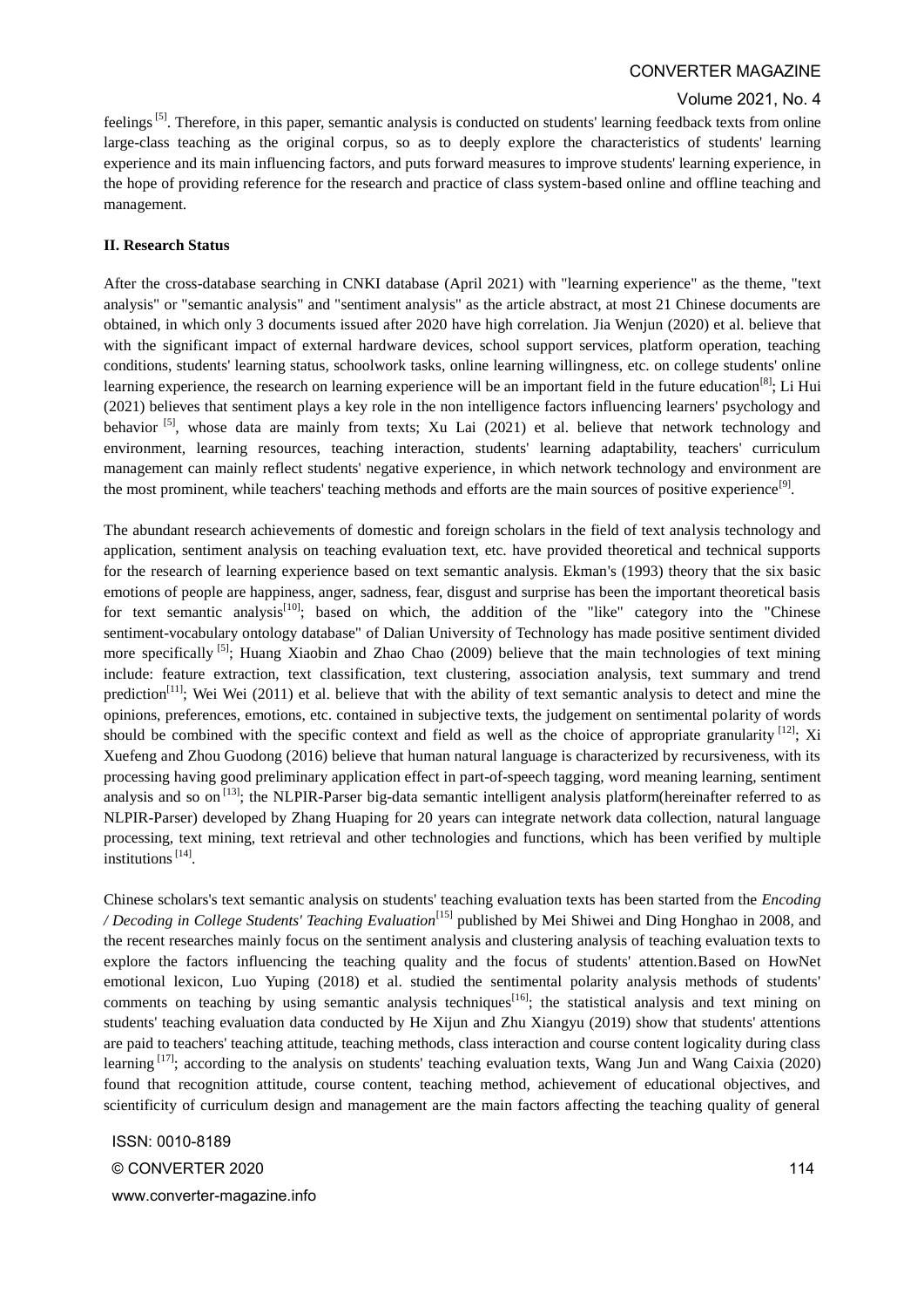### Volume 2021, No. 4

education in colleges and universities<sup>[18]</sup>; Chen Yuchan and Liu Wei (2020) proposed and conducted effectiveness verification on a research method of opinion extraction and clustering of student evaluation texts [19]. Among the foreign scholars, Cabedo (2016) et al. used clustering analysis on MOOC Knowledge project data to carry on the identification and description of of online learners' learning experience by K-Means and SOM algorithms<sup>[20]</sup>; Colace (2014) and Ortigosa (2014) et al. believed that with the positive, negative, or neutral sentiment orientations as the main focus of text sentiment analysis in education field, there are few researches on sentiment classification of joy, anger and sadness  $[21-22]$ , thus learners' sentiment analysis model with the ability of realizing multi-level sentiment classification for learning experience text is proposed by Li  $\text{Hui}^{[5]}$ .

In conclusion, with the possibility of both class feedback text and teaching evaluation text in online large-class teaching belonging to the learning experience texts, the gradually mature technologies of sentiment polarity analysis and clustering analysis in text semantic analysis have been widely used and verified in the researches of learning experience, and the full-category sentiment analysis and multi-dimensional text mining have also been actively explored by researchers, thus laying the foundation for the exploration on the factors influencing learning experience in online large-class teaching from the two basic dimensions of teachers' teaching and students' learning on the basis of keyword, sentiment polarity and clustering analysis of classroom feedback texts.

### **III. Data Sources and Research Method**

#### 3.1 Data sources

As an online interactive tool in college classroom with the ability of conveniently linking online and offline classroom teaching  $^{[23]}$ , Micro-TA is used to set the module of "class feedback", so as to acquire the basic data by issuing class feedback questionnaires during the online large-class teaching in a non mandatory and anonymous way. The questionnaire based on the comprehensive two-dimensional scale (Table 1) is filled by students to conduct overall rating on teachers'class teaching, and the comment function opened in questionnaire allows students to publish their own learning experience evaluation.

The questionnaires are distributed to 304 students in 6 online large classes taking three different curricula taught by the same teacher in a college, in which, class 1 and class 4 have the same curriculum. There are 240 students participated in submitting classroom feedback questionnaire scores and sending learning experience evaluation texts, accounting for 78.9%, and 240 pieces of original corpus including 5,636 characters are collected.

| <b>Dimension</b><br>name    | Weigh | <b>Description</b>                                                                                                                                                                                                                                                                                                                                          |
|-----------------------------|-------|-------------------------------------------------------------------------------------------------------------------------------------------------------------------------------------------------------------------------------------------------------------------------------------------------------------------------------------------------------------|
| <b>Teachers</b><br>teaching | 50%   | Whether teachers have made full preparation for<br>teaching, with clear teaching objectives,<br>prominent key and difficult<br>points.<br>conscientious, resposible and patient teaching<br>attitude or not.<br>5 points: Very good; 4 points: Good; 3 points:                                                                                              |
| Learning<br>effect          | 50%   | Common; 2 points: Poor; 1 point: Very Poor;<br>How are your gains from this class?<br>5 points: Fully understand the teaching content;<br>4 points: Only few difficult points can not be<br>understood:<br>3 points: Basically understand the teaching<br>content:<br>2 points: Only few contents can be understood;<br>1 point: Totally do not understand; |

Table 1 Class Feedback Questionnaire Evaluation Scale

3.2 Research methods

ISSN: 0010-8189

© CONVERTER 2020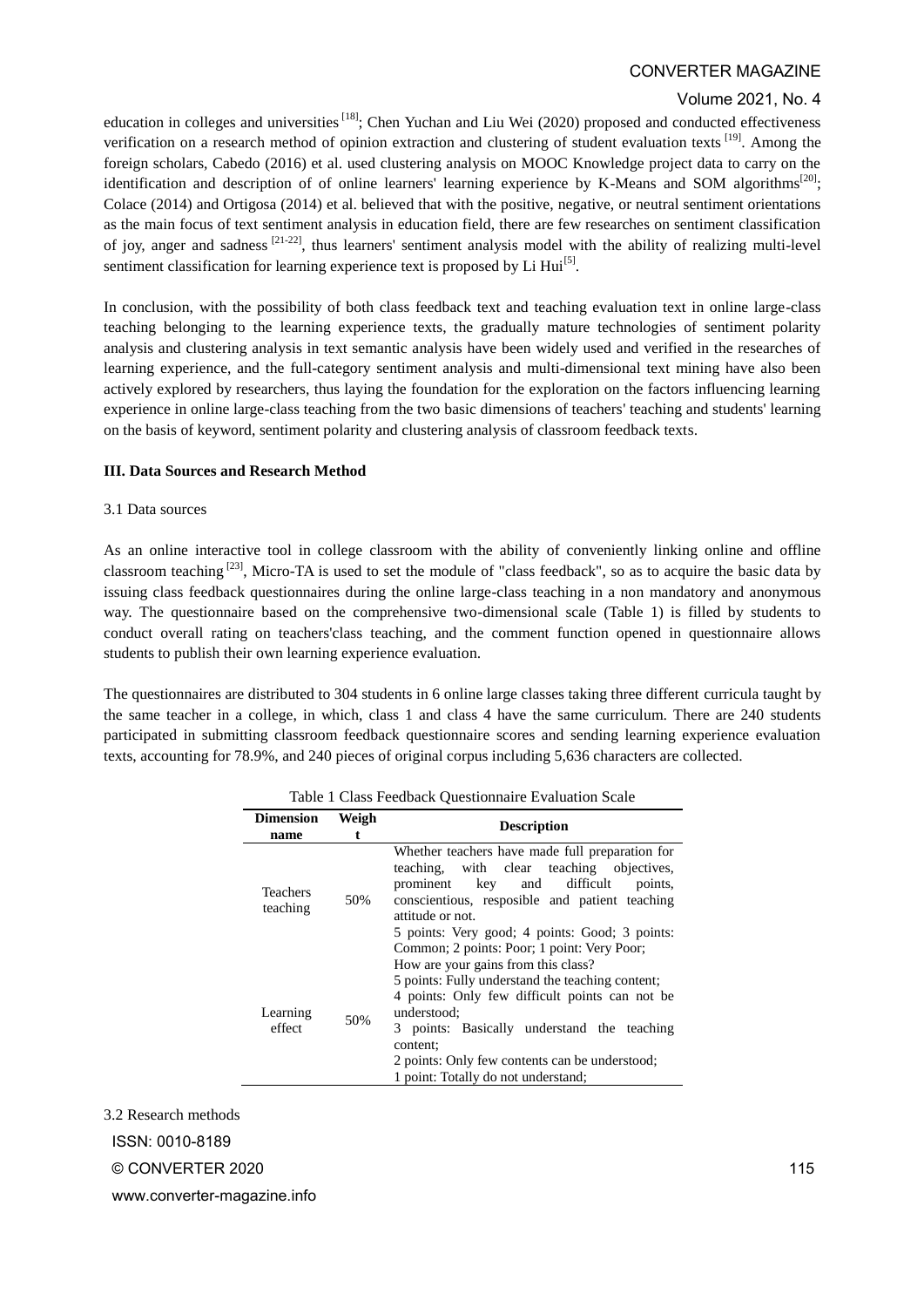#### Volume 2021, No. 4

Combining questionnaire survey and text semantic analysis, this research is first to acquire the questionnaire score data of each class and preprocess the evaluation text data; second, the evaluation texts are conducted with new word extraction, keyword extraction and word frequency statistics, language statistics based on word segmentation results and "stop list of Harbin Institute of Technology", text clustering, entity extraction and sentimental polarity analysis by using the function of NLPIR-Parser, thereby exploring the features of students' learning experience and its related influencing factors; third, according to the results of text semantic analysis and questionnaire score statistics, the statistical data of emotional value score and questionnaire score of text sentimental analysis of each class are conducted with Pearson correlation analysis by using SPSS22.0, so as to further explore the connotation of different research data.

#### 3.3 Text data preprocessing

The preprocessing of students' evaluation text data can improve the accuracy of analysis by effectively reducing the impact of indiscernible information, low-value information and synonymous information on text semantic analysis results, which is conducted as follows: ①Translate a small amount of English into Chinese; ②remove a few emoticons and special symbols; ③unify and classify the words with similar meanings; ④edit custom dictionary according to the characteristics of e-learning and college students; ⑤add new stop words into the "stop list of Harbin Institute of Technology" according to the preliminary word segmentation result. 5,597characters of corpus are obtained after the first three steps.

### **IV. Results**

#### 4.1 Keyword extraction and analysis

The keyword extraction by NLPIR-Parser after corpus preprocessing and new word extraction helps us to obtain the words, part of speech, weight and word frequency of 407 keywords, including 132 nouns, 194 verbs and 36 adjectives, accounting for 88.95% of the total number of keywords, in which, there is a significant correlation between the weight and word frequency of keywords at the confidence level (double test) of 0.01, with their Pearson correlation coefficient of 0.871. The weight and word frequency of keyword with the ability of reflecting the key points of students' attention in class learning  $[18]$  allow us to infer the main influencing factors of students' learning experience from keyword semantics. The ability of adjectives to relatively and accurately express students' intuitive feelings is beneficial to judge the overall sentimental tendency of their learning experience.

The word frequency of keywords with the weight ranked first 50 is 681 (Table 2), which can be classified into 7 categories (Table 3) according to the meaning of different keywords and the comparison with original text. There are 17 adjectives (Fig. 1) with the word frequency of exceeding 3, in which 13 words with positive meaning account for 76.47%, such as "teachers' hard work", "teachers' serious lecture", "the very interesting content", "tension, stimulation and happiness", etc., which shows that the superiority of students' positive learning experience and its various sources. The binary word pairs obtained from the comparison with original text and language statistics show that the adjectives of positive meaning are mainly related to teachers' teaching attitude, teaching status and teaching methods, while the adjectives of negative meaning are mainly related to teachers' teaching methods, learning gains and network conditions (Table 4).

| Table 2 Keywords with weight ranked first 50 |         |        |                   |                             |       |        |                   |
|----------------------------------------------|---------|--------|-------------------|-----------------------------|-------|--------|-------------------|
| <b>Serial</b><br>numb<br>er                  | Words   | Weight | Word<br>frequency | <b>Serial</b><br>numb<br>er | Words | Weight | Word<br>frequency |
|                                              | Teacher | 31.99  | 81                | 26                          | Time  | 8.65   | 8                 |
| ISSN: 0010-8189<br>© CONVERTER 2020          |         |        |                   |                             |       |        |                   |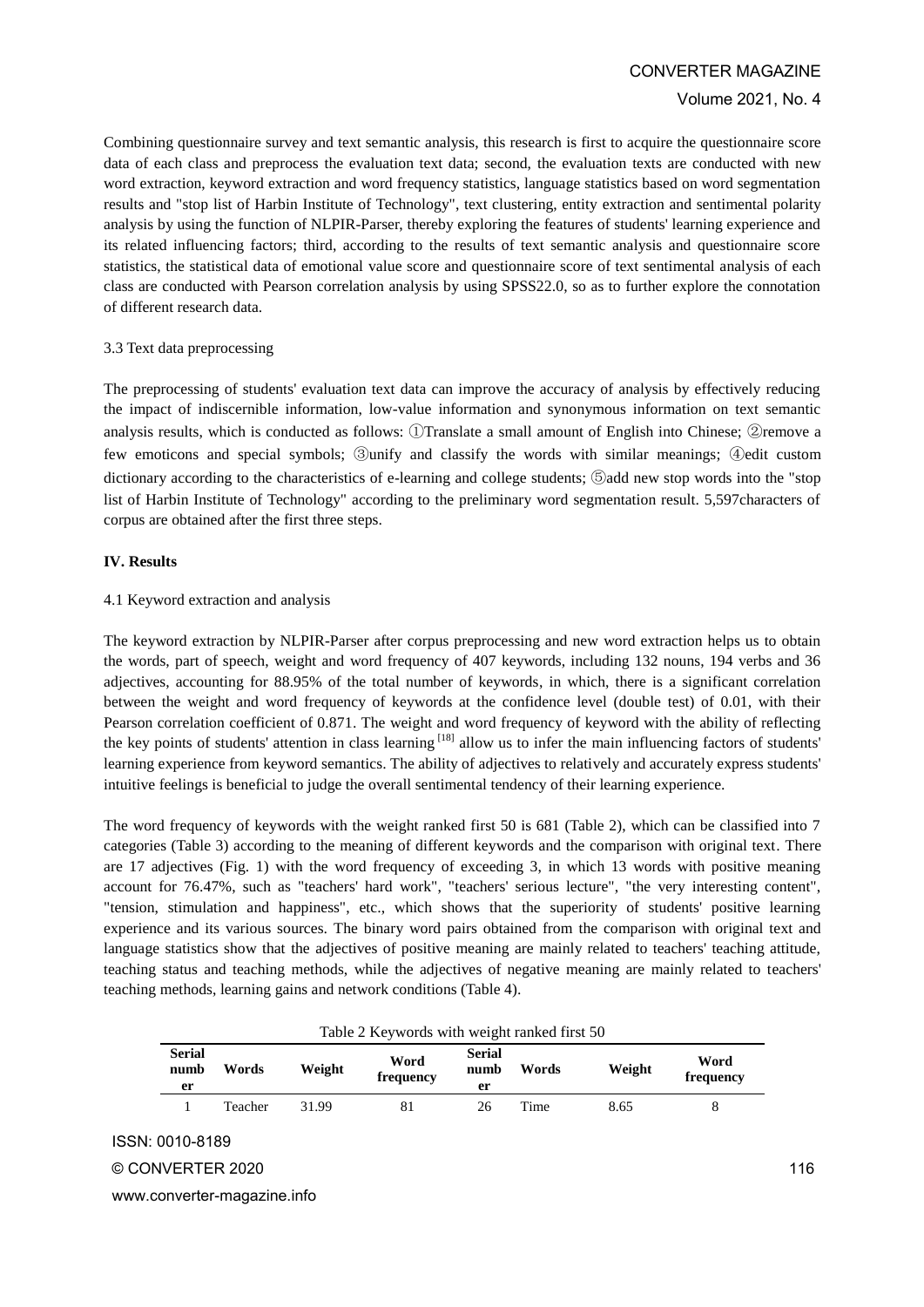Volume 2021, No. 4

| 2  | Attending<br>class   | 24.80 | 45                      | 27 | Still have                 | 8.47                         | 6              |
|----|----------------------|-------|-------------------------|----|----------------------------|------------------------------|----------------|
| 3  | Teaching<br>class    | 21.39 | 31                      | 28 | Data                       | 8.47                         | 6              |
| 4  | Allow                | 20.54 | 29                      | 29 | Preemptive<br>answer       | 8.47                         | 6              |
| 5  | Content              | 18.61 | 34                      | 30 | Thanks<br>for<br>teacher   | 7.49                         | 6              |
| 6  | Class                | 15.34 | 19                      | 31 | Being<br>able<br>to        | 7.48                         | 6              |
| 7  | Classmate            | 14.21 | 22                      | 32 | Explanation                | 7.47                         | 12             |
| 8  | Knowledg<br>e        | 13.06 | 20                      | 33 | Answering                  | 7.44                         | 7              |
| 9  | Sensation            | 12.67 | 18                      | 34 | Subject                    | 7.44                         | 7              |
| 10 | Question             | 11.75 | 21                      | 35 | Comprehen<br>d             | 7.38                         | 5              |
| 11 | Possible             | 10.59 | 9                       | 36 | Lesson<br>preview          | 7.38                         | 5              |
| 12 | Learning             | 10.53 | 8                       | 37 | Class                      | 6.71                         | 40             |
| 13 | Interactio<br>n      | 10.39 | 11                      | 38 | Teaching                   | 6.58                         | 7              |
| 14 | Understan<br>d       | 10.3  | 14                      | 39 | Speed                      | 6.50                         | 6              |
| 15 | Method<br>Answerin   | 10.28 | 16                      | 40 | Do not have                | 6.49                         | 16             |
| 16 | to<br>g<br>question  | 10.16 | 6                       | 41 | Solution                   | 6.36                         | 5              |
| 17 | Like                 | 9.64  | 10                      | 42 | Rest                       | 6.31                         | 6              |
| 18 | Student              | 9.62  | 9                       | 43 | Situation                  | 6.22                         | $\overline{4}$ |
| 19 | <b>Notes</b>         | 9.53  | 10                      | 44 | Sound                      | 6.22                         | $\overline{4}$ |
| 20 | Network              | 9.51  | 7                       | 45 | Progress                   | 6.22                         | 4              |
| 21 | Effect               | 9.45  | 8                       | 46 | Live<br>broadcastin<br>g   | 6.22                         | $\overline{4}$ |
| 22 | Teachers<br>teaching | 9.41  | 23                      | 47 | A little                   | 5.95                         | 3              |
| 23 | Think                | 9.33  | 21                      | 48 | the<br>Hope<br>teacher     | 5.95                         | 3              |
| 24 | Screen<br>capture    | 8.85  | 7                       | 49 | Turn off the<br>microphone | 5.95                         | 3              |
| 25 | One time             | 8.80  | 8                       | 50 | Comparison                 | 5.78                         | 15             |
|    | Average weight       | 9.97  | Total word<br>frequency |    | 681                        | Average<br>word<br>frequency | 13.6           |

# Table 3 Classification for keywords with weight ranked first 50

| Category                                    | Word<br>frequency | <b>Proportion</b><br>$(\%)$ | Keyword                                                                                                         |
|---------------------------------------------|-------------------|-----------------------------|-----------------------------------------------------------------------------------------------------------------|
| Teachers'<br>teaching<br>attitude and state | 102               | 14.98                       | Teacher, student, thanks for teacher,<br>rest                                                                   |
| Teachers'<br>teaching<br>methods            | 117               | 17.18                       | class, teachers<br>Teaching<br>teaching.<br>interaction, method, like, explanation,<br>teaching, screen capture |
| Students' learning desire                   | 80                | 11.75                       | Attend class, classroom, learning, hope<br>the teacher, lesson preview                                          |
| Classroom activities                        | 56                | 8.22                        | Question, answer the question, notes,<br>Preemptive answer, speed, answering                                    |
| Students'<br>of<br>sense                    | 144               | 21.15                       | knowledge,<br>effect.<br>think.<br>Allow,                                                                       |

ISSN: 0010-8189

# © CONVERTER 2020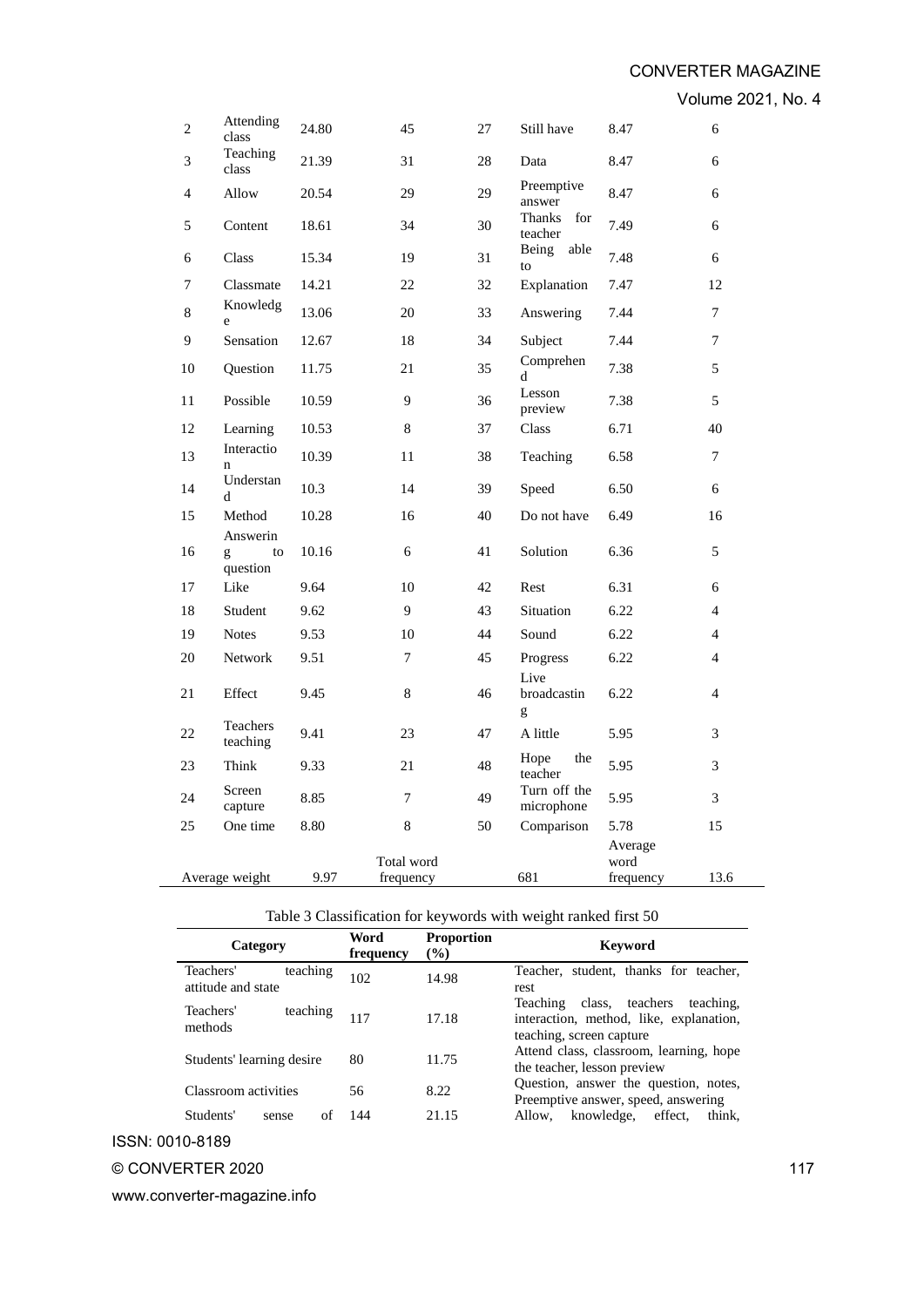### Volume 2021, No. 4

| learning acquisition       |      |        | sensation, being able to, solution,<br>comparison, understand, comprehend,<br>possible |
|----------------------------|------|--------|----------------------------------------------------------------------------------------|
| Curriculum characteristics | - 59 | 8.66   | Content, progress, subject, data, time                                                 |
| Learning environment       | 40   | 5.87   | Classmate, network, sound, turn off the<br>microphone, live broadcasting               |
| Subtotal                   | 598  | 87.81  |                                                                                        |
| <b>Others</b>              | 83   | 12.19  |                                                                                        |
| In total                   | 681  | 100.00 |                                                                                        |



*Fig 1: Adjectives with word frequency ranked first 17*

| The<br>previous<br>word | The<br>latter<br>word  | Co<br>occur<br>rence<br>frequ<br>ency | The<br>previou<br>s word     | The<br>latter<br>word                  | Co<br>occur<br>rence<br>frequ<br>ency | The<br>previou<br>s word | The<br>latter<br>word | Co<br>occur<br>rence<br>frequ<br>ency |
|-------------------------|------------------------|---------------------------------------|------------------------------|----------------------------------------|---------------------------------------|--------------------------|-----------------------|---------------------------------------|
|                         | Teacher                | $\overline{4}$                        |                              | Note                                   | $\mathbf{1}$                          |                          | Interrupt             | $\mathbf{1}$                          |
|                         | Teachers<br>teaching   | 1                                     |                              | Classr<br>oom                          | $\mathbf{1}$                          |                          | <b>Not</b><br>realy   | 1                                     |
|                         | Attend class           | 1                                     |                              | Teach<br>er                            | $\mathbf{1}$                          |                          | Sentatio<br>n         | $\mathbf{1}$                          |
|                         | Teaching<br>class      | $\mathbf{1}$                          | Interesti                    | Exam<br>ple<br>Preem                   | 1                                     | Stiff                    | Mechani<br>zation     | 1                                     |
| Hard                    | This time              | 1                                     | ng                           | ptive<br>answe                         | 1                                     |                          | <b>Boring</b>         | 1                                     |
|                         | Content                | $\mathbf{1}$                          |                              | $\mathbf{r}$<br>Pretty<br>good<br>Have | 1                                     |                          | Hate                  | 1                                     |
|                         | Attend class           | 1                                     |                              | learne<br>d                            | $\mathbf{1}$                          | Inactive                 |                       | 1                                     |
|                         | Hope<br>the<br>teacher | $\mathbf{1}$                          | more<br>example<br>${\bf S}$ |                                        | 1                                     | Too                      | Stiff                 | 1                                     |
| Class<br>supervisor     |                        | 1                                     | Teacher                      | Interes<br>ting                        | 2                                     | Not that                 |                       | 1                                     |
| Effort                  | Hard                   | $\mathbf{1}$                          | Content                      |                                        | $\overline{2}$                        | A little                 |                       | 1                                     |
| Teacher                 |                        | 8                                     | Vivid                        |                                        | 1                                     | Classroo<br>m            |                       | 1                                     |

|  |  | Table 4 Binary word pairs of adjectives with high word frequency |  |  |  |
|--|--|------------------------------------------------------------------|--|--|--|
|  |  |                                                                  |  |  |  |

ISSN: 0010-8189

## © CONVERTER 2020

www.converter-magazine.info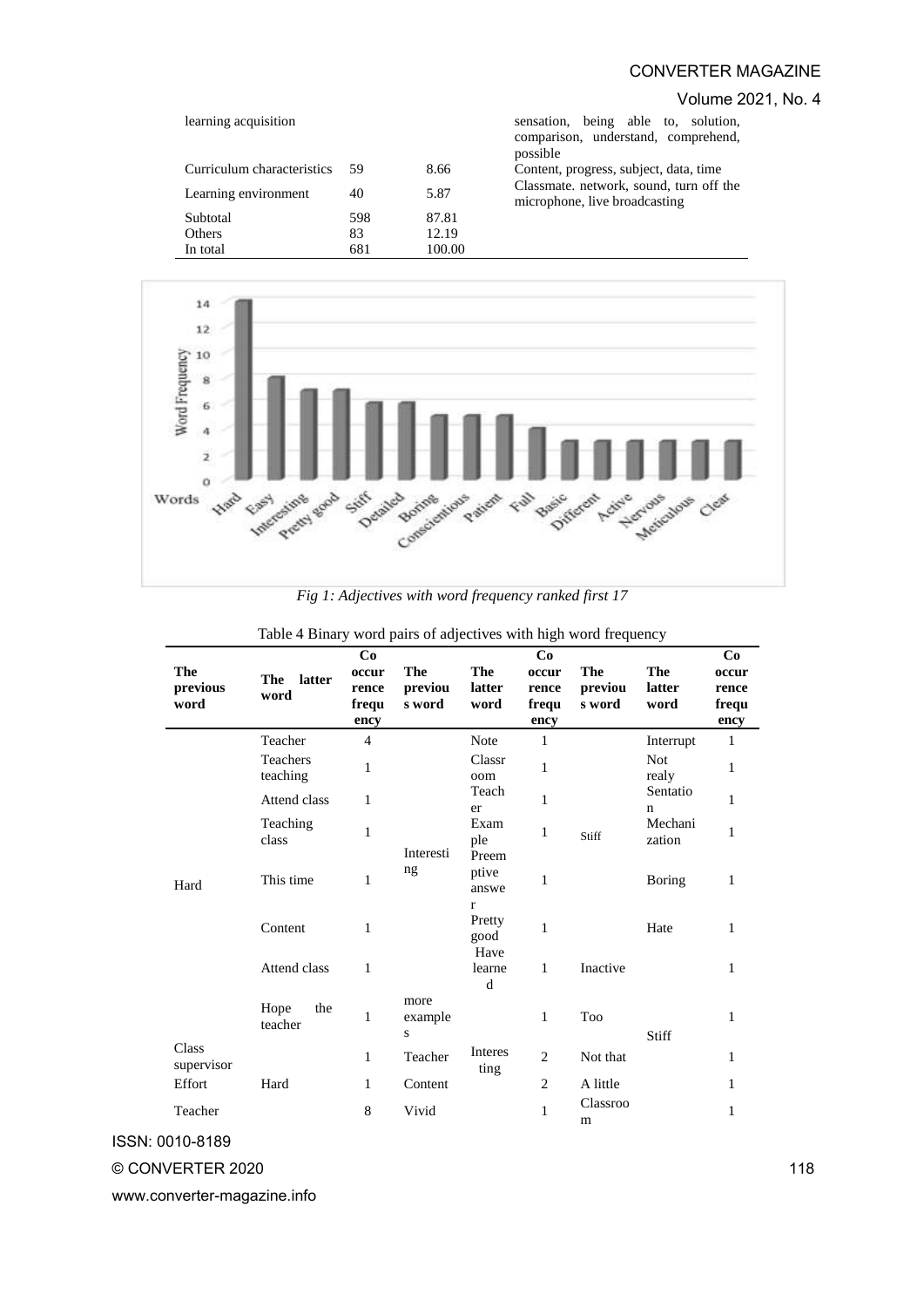Volume 2021, No. 4

| Thanks for<br>teacher | Questio<br>n type | Attend<br>class |  |
|-----------------------|-------------------|-----------------|--|
| Teaching              |                   |                 |  |
| class<br>1S           |                   |                 |  |
| pretty                |                   |                 |  |

4.2 Text sentiment analysis

The results of automatic sentimental polarity analysis and sentimental value measurement [14] by NLPIR-Parser's function of universal sentiment analysis are as follows: The comprehensive sentimental polarity of the six classes is positive, and the total score of comprehensive sentimental value is 293.5, in which the total score of positive sentimental value is 500.5 and the total score of negative sentimental value is - 207 (Table 5); the mean of comprehensive sentimental scores from class 1 to class 4 is 31.88, which is significantly lower than class 5 and class 6; the results of text sentiment analysis are consistent with the semantic polarity analysis of adjective keywords.

| <b>Class</b> | <b>Sentiment</b><br>score | <b>Positive</b><br>score | <b>Negative</b><br>score |
|--------------|---------------------------|--------------------------|--------------------------|
| Class 1      | 31                        | 56                       | $-2.5$                   |
| Class 2      | 25                        | 59                       | $-34$                    |
| Class 3      | 34                        | 45                       | $-11$                    |
| Class 4      | 37.5                      | 66.5                     | $-29$                    |
| Class 5      | 75                        | 99                       | $-24$                    |
| Class 6      | 91                        | 175                      | -84                      |
| In total     | 293.5                     | 500.5                    | $-207$                   |

Table 5 Sentiment value score of experience evaluation text of each class

#### 4.3 Text clustering analysis and abstract extraction

The text clustering function allows NLPIR-Parser to conduct automatic hotspot analysis on a large number of text data and describe them with clustering feature words  $[14]$ . The nine clustering feature words of "classroom, attending class, topic, interesting, boring, detailed, slow, progress, pretty good" obtained from the text clustering of students' evaluation text show the students' focus on teacher's teaching methods, course characteristics, and sense of learning acquisition, such as "the discussion questions of class design are very good", "the test questions are difficult", "they can keep up with the rhythm of class" and so on.

The entity summary function allows NLPIR-Parser to automatically extract the content abstract of single or multiple articles, as well as relevant elements, so as to quickly understand the core content of corpus [14]. Students' evaluation texts are conducted with abstract and entity extraction by setting the maximum length of abstract as 300 characters, the maximum compression rate as 0, and the number of keywords as 10, with the results as follows:

Abstract: "It is better effect than the classes before lies in the more interaction and certain grasp of knowledge; the faster answering to our questions makes the way of screen capture have better learning effect relative to face-to-face teaching; no textbooks for us drives teachers to teach in details more slowly when taking online live classes, so that students can take notes and so on; the occasional phenomenon of laggings in the process of live broadcasting may be the network problem at my side."

The abstract reflects the positive impact of class activities on students' learning experience, the ability of teachers' teaching methods to combine the course characteristics and effectively help students improve their sense of learning acquisition, as well as the certain negative impact of network conditions on students' learning experience.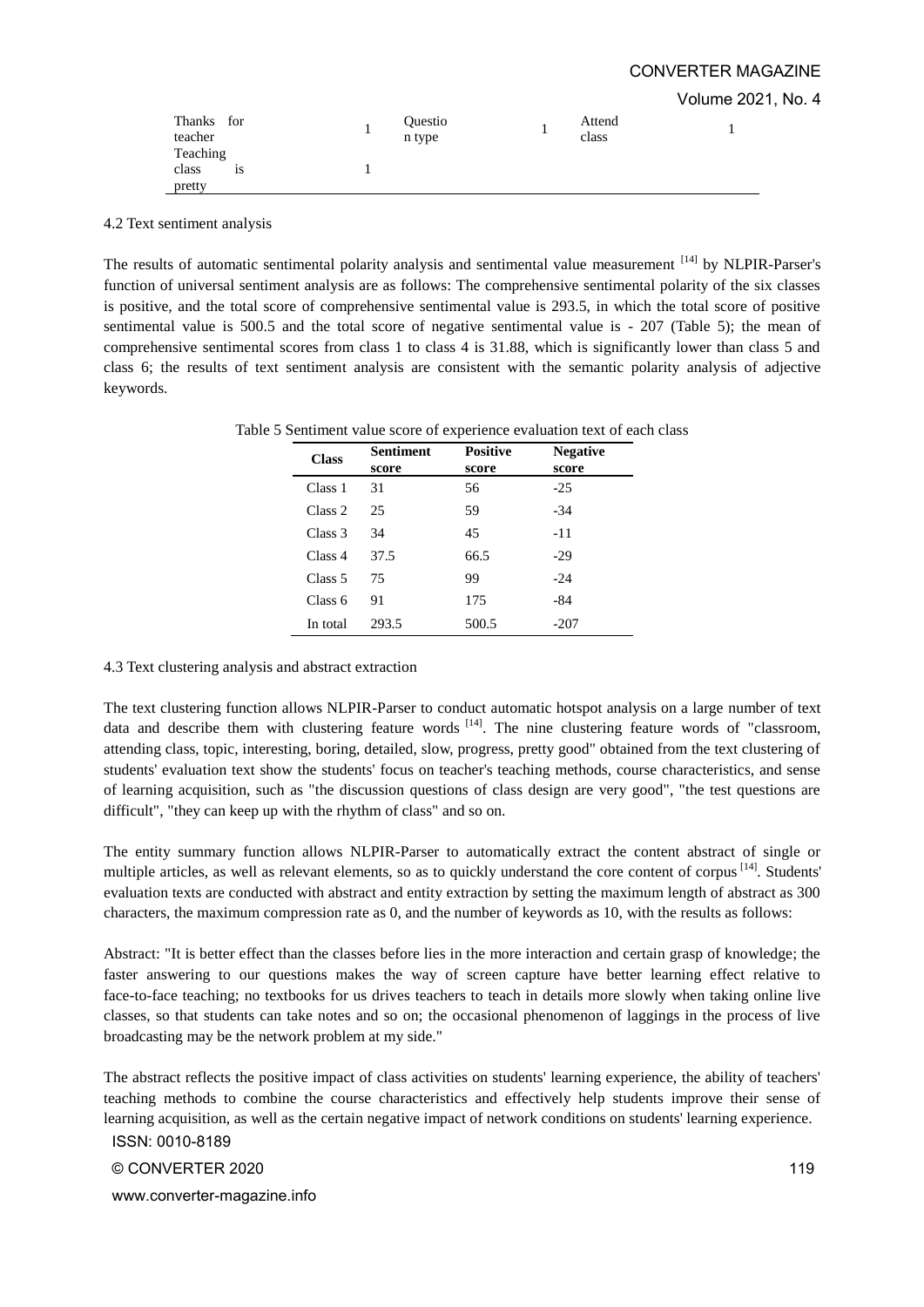#### 4.4 Questionnaire score and comparative analysis

The questionnaire scores of all the classes at the level of from good to excellent have no significant difference, in which the average score of teachers' teaching is 4.64, the average score of learning effect is 4.12, and the total average score of the two is 4.38 (Table 6). Both the questionnaire scores and evaluation text semantic analysis significantly tend to be positive, with the consistency of taking teachers' teaching as the main source of positive evaluation and learning gains as the main source of negative evaluation, which shows the certain effectiveness of NLPIR-Parser.

According to the Pearson correlation analysis on the questionnaire score and the absolute value of sentiment analysis score of each class by SPSS 22.0, it shows that in addition to the strong correlation between teachers' teaching score and learning effect score, and a significant correlation between positive and negative scores of sentiment analysis (confidence level of 0.05), there is a certain degree of negative correlation between questionnaire score and sentiment analysis score, in which the correlation between learning effect score and negative score is significant (confidence level of 0.05) (Table 7).The reasons for the above situation need more detailed research, but it also indicates that: ①Teachers' teaching directly affects students' learning effect and experience; ②There is a high correlation between the positive and negative sentiments of students; ③The poor learning effect is closely related to the increase of negative emotion; ④Teachers' hard work has a special strengthening effect on students' positive emotion; **(5)**The scale design may not be reasonable enough or the text analysis may not be accurate enough, and the sample size is relatively small.

Table 6 Summary of questionnaire scores of each class

| <b>Class</b>       | <b>Teachers</b><br>teaching | Learning<br>effect | <b>Total score</b> |
|--------------------|-----------------------------|--------------------|--------------------|
| Class 1            | 4.70                        | 4.20               | 4.45               |
| Class 2            | 4.67                        | 3.97               | 4.32               |
| Class <sub>3</sub> | 4.54                        | 4.17               | 4.36               |
| Class 4            | 4.80                        | 4.37               | 4.59               |
| Class 5            | 4.65                        | 4.45               | 4.55               |
| Class 6            | 4.47                        | 3.58               | 4.03               |
| Average<br>score   | 4.64                        | 4.12               | 4.38               |

Table 7 Pearson correlation analysis on questionnaire score and text analysis sentiment value of each class

|                                                                                 | <b>Teachers</b> | Learning   | <b>Positive</b>      | <b>Negative</b> |
|---------------------------------------------------------------------------------|-----------------|------------|----------------------|-----------------|
|                                                                                 | teaching        | effect     | score                | score           |
| <b>Teachers</b>                                                                 |                 |            |                      |                 |
| teaching                                                                        |                 |            |                      |                 |
| Learning                                                                        | 0.706           |            |                      |                 |
| effect                                                                          |                 |            |                      |                 |
| <b>Positive score</b>                                                           | $-0.585$        | $-0.643$   |                      |                 |
| <b>Negative</b>                                                                 | $-0.511$        | $-0.836^*$ | $0.915$ <sup>*</sup> |                 |
| score                                                                           |                 |            |                      |                 |
| . The correlation is significant at the confidence level (double test) of 0.05. |                 |            |                      |                 |

#### **V. Conclusions and Discussion**

The results of students' evaluation text semantic analysis and questionnaire score statistics indicate that with the overall positive learning experience, the 240 students in the six classes of online large-class teaching highly affirm teachers' teaching and learning effect, with their focus concentrated on teachers' teaching attitude, teaching

ISSN: 0010-8189

#### © CONVERTER 2020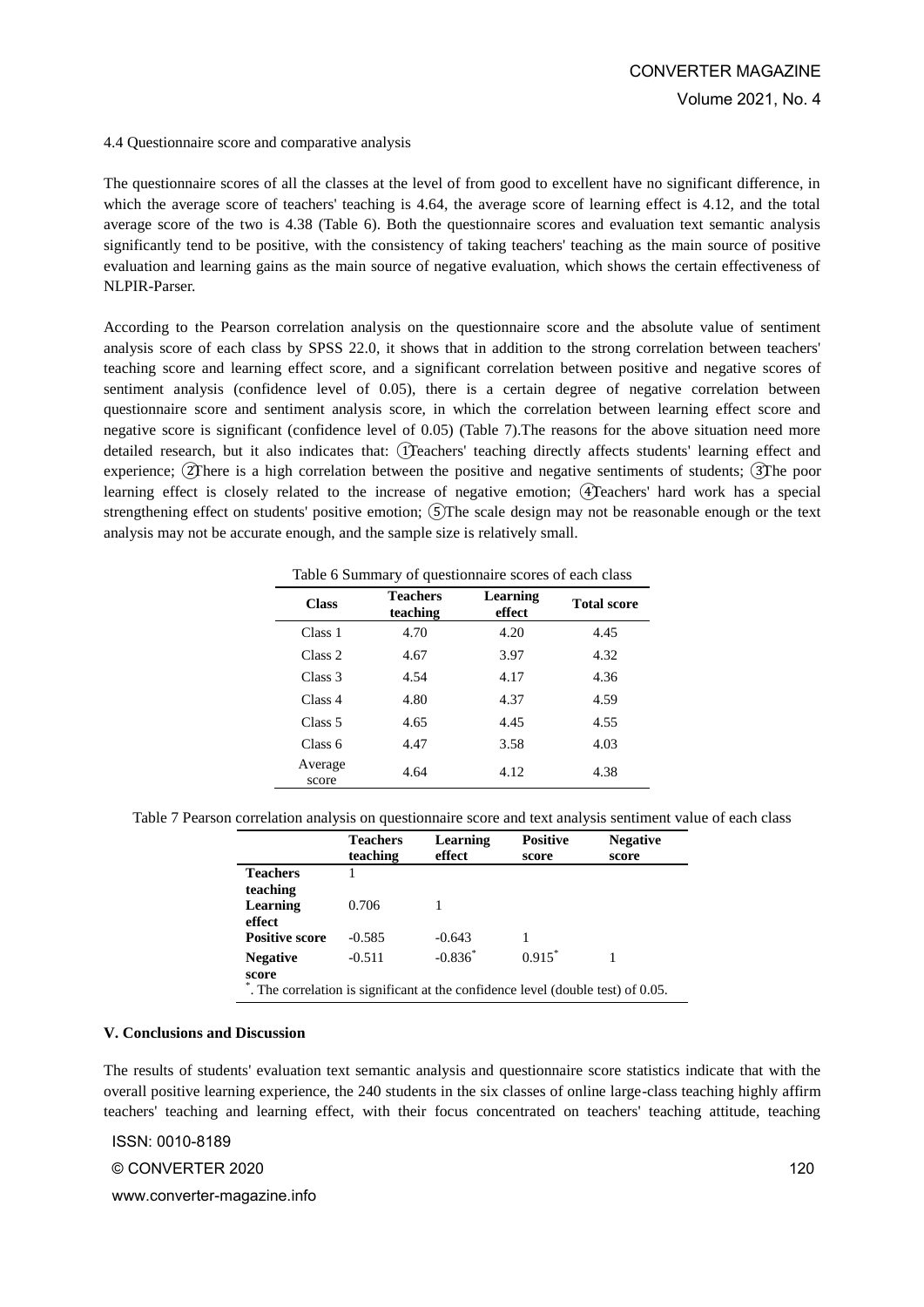### Volume 2021, No. 4

methods and learning gains. With 78.9% of the students participated in class feedback, the research results can reflect the learning experience of most of the research objects, which is also of positive reference significance for offline class teaching.

### 5.1 Conclusions

### 5.1.1 Influencing factors of students' learning experience

According to the above data analysis, the influencing factors of students' learning experience can be classified into 4 primary factors and 5 secondary factors (Fig. 2). Among the primary factors, teachers teaching refers to teachers' psychological tendency towards education and teaching, classroom teaching expression, teaching control and other teaching activities, including two secondary factors of teaching attitude and teaching methods; students learning refers to students' individual psychological characteristics, behaviors and intuitive feelings, such as learning motivation, class participation and grasp of teaching content, which includes three secondary factors of learning desire, classroom activities and sense of learning acquisition; curriculum characteristics refer to the basic attributes of curriculum, such as the importance, examination methods, complexity and difficulty; learning environment refers to the various software and hardware conditions and learning space characteristics affecting teachers teaching and students learning.With its direct impact on students learning, teachers teaching can also affect students' learning effect according to curriculum characteristics and learning environment, and teachers can put forward the specific suggestions to improve learning environment, thus making it play a leading role in affecting students' learning experience.



Fig 2: Influencing factors of students' learning experience in online large-class teaching

### 5.1.2 Characteristics of students' learning experience and Enlightenment

Teachers' good working attitude helps students form positive learning experience. The conclusion of teachers' teaching methods, especially teaching attitude served as the main source of students' positive learning experience is consistent with the viewpoint of Xu Lai and other scholars. Even the teaching methods to be improved cannot affect the high affirmation of students to teachers' attitude of hard work, conscientiousness and responsibility, which is beneficial to set a correct working example for students. Therefore, rectifying teaching attitude, caring students' growth, working hard on teaching preparation and classroom teaching are the important premise to improve students' learning experience.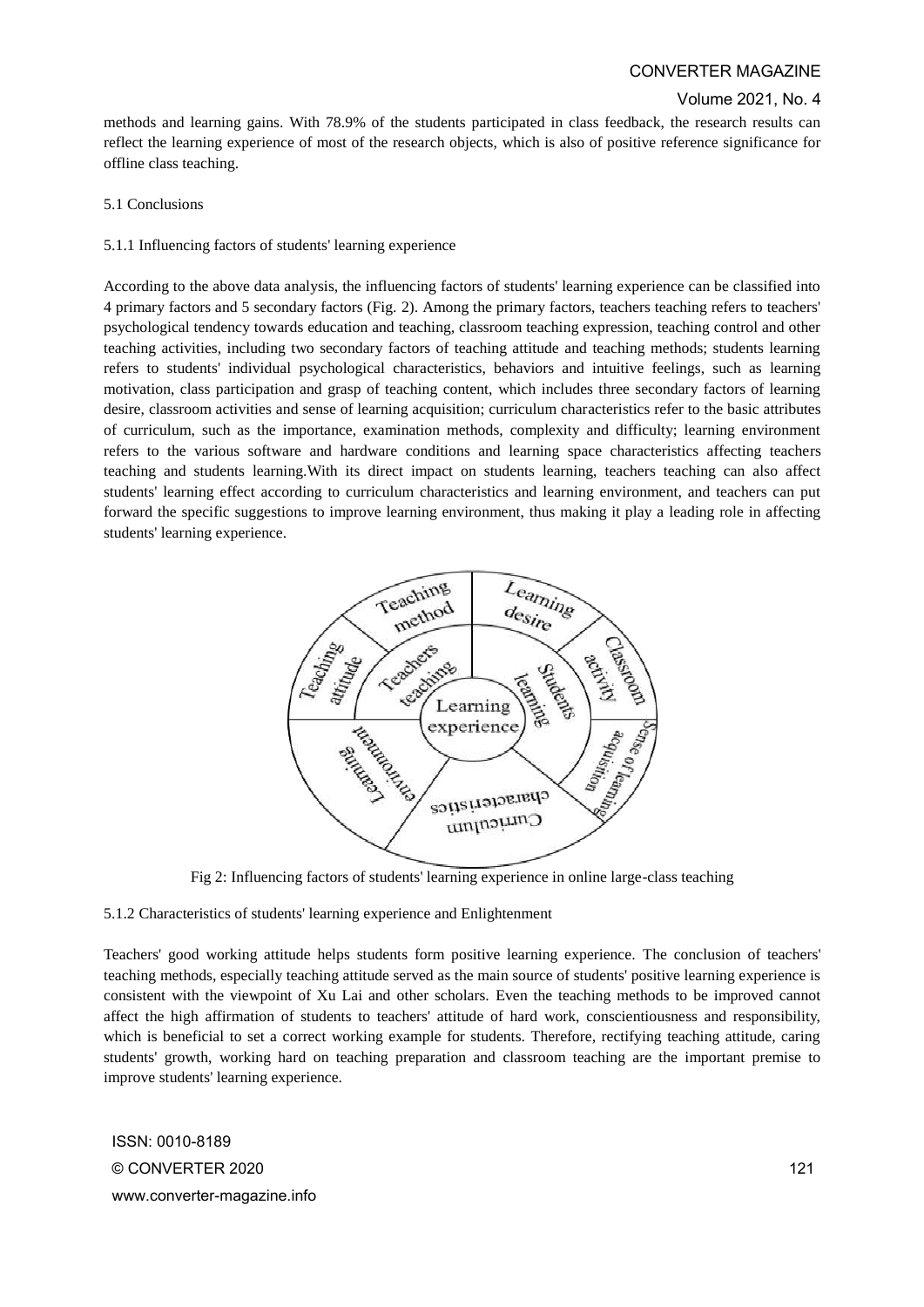### Volume 2021, No. 4

Improving teaching methods can effectively enhance students' learning experience. With the sense of acquisition and teaching methods served as the main source for students' negative learning experience, the difference in sentiment value score between classes 1-4 and classes 5-6 indicates that different curriculum characteristics, teaching methods and teaching objects will cause different learning experience. Teachers' teaching methods with direct effect on students' sense of learning acquisition can cover students' classroom activities, curriculum characteristics and students' learning situation. Therefore, the enhancement in pertinence, interaction, hierarchy and effectiveness of classroom teaching by improving teaching methods is an important way to improve students' sense of learning acquisition and comprehensively enhance their positive learning experience and learning effect.

Improving learning environment will optimize students' learning experience rapidly. Some of the negative experience descriptions in students' evaluation texts are caused by the poor network conditions and the disturbance to sound and image, while if this situation can be eliminated, then the corresponding evaluation vocabularies will be effectively reduced. Therefore, the improvement of learning environment, especially the software resources and hardware facilities, will quickly optimize students' learning experience.

Reducing students' negative learning experience can improve students' learning effect. There is a significantly negative correlation between the sentiment value scores of each class in text analysis and the questionnaire scores, but the overall conclusions obtained from the two research methods are consistent, which reflects the support of multi-method research for improving the reliability of research conclusion. The significantly negative correlation between the negative sentiment value scores in text analysis and the learning effect questionnaire scores indicates the reverse association between the two, that is to say, one of the effective ways to improve students' learning effect is to reduce their negative learning experience.

#### 5.2 Research prospect

The main deficiency of this research is due to the lack of NLPIR-Parser deep development and application, small sample size od teachers and students, light research on interaction between text semantic analysis and questionnaire survey, the certain subjective color in the research data interpretation, the weak foundation of the same research. The semantic analysis of learning experience text as an important field in the research of education and teaching evaluation mainly includes the following research directions: Exploring more accurate methods and tools for semantic analysis of massive learning experience texts, carrying on multi-mode and multi-method comprehensive research on learning experience, constructing the correlation model of influencing factors of students' learning experience, and conducting in-depth application research on the research results of learning experience.

### **Acknowledgements**

The Project of Basic Scientific Research Ability of Young and Middle-aged Teachers in Guangxi Universities in 2019 (2019KY1684), School-level Research Projects of Guangxi College of Education in 2017 (B2017003), one of the periodic achievements in special projects for curriculum ideological and political teaching reform in Guangxi College of Education (2020XJSZ010 and 2020XJSZ011).

### **References**

- [1] S.H. Jiang, "On the Optimization of Classroom Teaching in Large Classes of Universities," University Education Science, no. 1, pp. 27-30, 2004.
- [2] Z.B. Zhang, M. Wang, B.G. Wu, G.D. Liu, "Integrated Online + Offline " Engineering Graphics Course Construction and Teaching Practice," Journal of Graphics, vol. 37, no. 5, pp. 718-725, 2016.
- [3] H.N. Guan, R. Li, Y.C. Feng, "Online teaching in restructuring: action framework, implementation